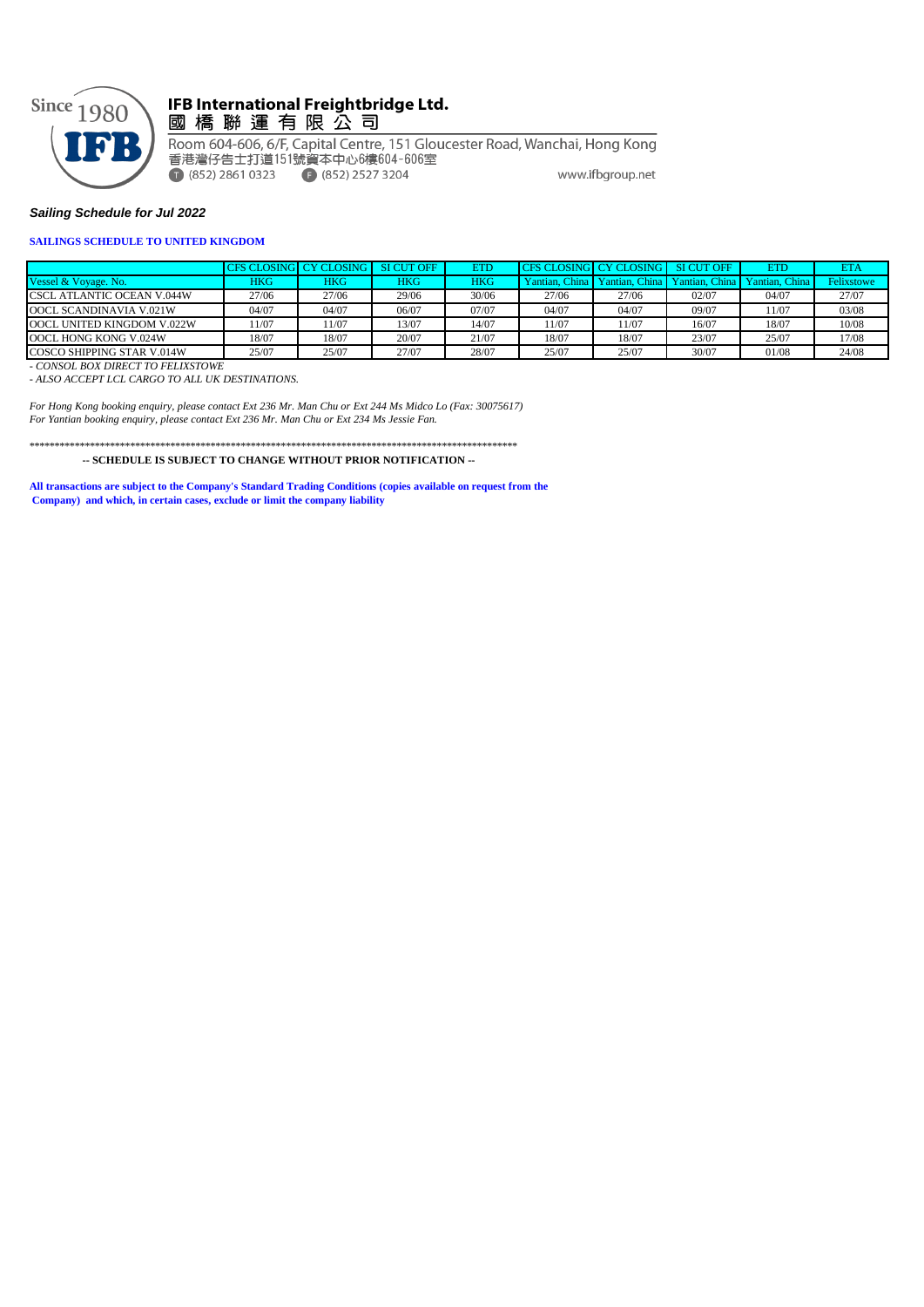

## IFB International Freightbridge Ltd. 國橋聯運有限公司

Room 604-606, 6/F, Capital Centre, 151 Gloucester Road, Wanchai, Hong Kong 香港灣仔告士打道151號資本中心6樓604-606室  $(852)$  2861 0323  $(852)$  2527 3204 www.ifbgroup.net

#### *Sailing Schedule for Jul 2022*

#### **SAILINGS SCHEDULE TO GERMANY AND THE NETHERLANDS**

|                      |            |       |            | CFS CLOSING CY CLOSING SI CUT OFF CY CLOSING SI CUT OFF |                                | <b>ETD</b> | <b>ETD</b>     | <b>ETA</b> | <b>ETA</b>     |
|----------------------|------------|-------|------------|---------------------------------------------------------|--------------------------------|------------|----------------|------------|----------------|
| Vessel & Voyage. No. | <b>HKG</b> | HKG   | <b>HKG</b> |                                                         | Yantian, Chinal Yantian, China | <b>HKG</b> | Yantian, China | Rotterdam  | <b>Hamburg</b> |
| TO BE ADVISED        | 20/06      | 27/06 | 23/06      | 03/06                                                   | 30/06                          | 28/06      | 06/07          | 29/07      | 02/08          |
| HMM HANBADA V.005W   | 27/06      | 04/07 | 30/06      | 10/06                                                   | 07/07                          | 05/07      | 13/07          | 05/08      | 09/08          |
| HMM NURI V.006W      | 04/07      | 1/07  | 07/07      | 17/06                                                   | 14/07                          | 12/07      | 20/07          | 12/08      | 16/08          |
| HMM MIR V.005W       | 1/07       | 18/07 | 14/07      | 24/06                                                   | 21/07                          | 19/07      | 27/07          | 19/08      | 23/08          |
| TO BE ADVISED        | 18/07      | 25/07 | 21/07      | 01/07                                                   | 28/07                          | 26/07      | 03/08          | 26/08      | 30/08          |

*- CONSOL BOX DIRECT TO HAMBURG AND VIENNA*

|                                  | <b>CY CLOSING SI CUT OFF</b> |            | <b>ETD</b> | <b>ETA</b>     |
|----------------------------------|------------------------------|------------|------------|----------------|
| Vessel & Voyage. No.             | <b>HKG</b>                   | <b>HKG</b> | <b>HKG</b> | <b>Hamburg</b> |
| <b>COSCO PRIDE V.066W</b>        | 27/06                        | 23/06      | 29/06      | 26/07          |
| <b>CSCL PACIFIC OCEAN V.048W</b> | 04/07                        | 30/06      | 06/07      | 02/08          |
| <b>COSCO DENMARK V.045W</b>      | 11/07                        | 07/07      | 13/07      | 09/08          |
| <b>CSCL MARS V.068W</b>          | 18/07                        | 14/07      | 20/07      | 16/08          |
| <b>CSCL SATURN V.074W</b>        | 25/07                        | 21/07      | 27/07      | 23/08          |

|                                    | CY CLOSING SI CUT OFF |                                              | <b>ETD</b> | <b>ETA</b> | <b>ETA</b> |
|------------------------------------|-----------------------|----------------------------------------------|------------|------------|------------|
| Vessel & Voyage. No.               |                       | Yantian, China Yantian, China Yantian, China |            | Hamburg    | Rotterdam  |
| CMA CGM JACOUES SAADE V.0FLCNW1MA  | 04/07                 | 01/07                                        | 06/07      | 08/08      | 11/08      |
| CMA CGM JEAN MERMOZ V.0FLCPW1MA    | 11/07                 | 08/07                                        | 13/07      | 15/08      | 18/08      |
| CMA CGM SORBONNE V.0FLCR1MA        | 18/07                 | 15/07                                        | 20/07      | 22/08      | 25/08      |
| CMA CGM CHAMPS ELYSEES V.0FLCTW1MA | 25/07                 | 22/07                                        | 27/07      | 29/08      | 01/09      |
| TO BE ADVISED                      | 01/08                 | 29/07                                        | 03/08      | 05/09      | 08/09      |

*For bookings to Vienna and Hamburg, please contact Ext 264 Ms Natalie Yau (Fax: 30075689) For bookings to Netherlands, pls contact Ext 264 Ms Natalie Yau (Fax: 30075689)*

\*\*\*\*\*\*\*\*\*\*\*\*\*\*\*\*\*\*\*\*\*\*\*\*\*\*\*\*\*\*\*\*\*\*\*\*\*\*\*\*\*\*\*\*\*\*\*\*\*\*\*\*\*\*\*\*\*\*\*\*\*\*\*\*\*\*\*\*\*\*\*\*\*\*\*\*\*\*\*\*\*\*\*\*\*\*\*\*\*\*\*\*\*\*\*\*\*

 **-- SCHEDULE IS SUBJECT TO CHANGE WITHOUT PRIOR NOTIFICATION --**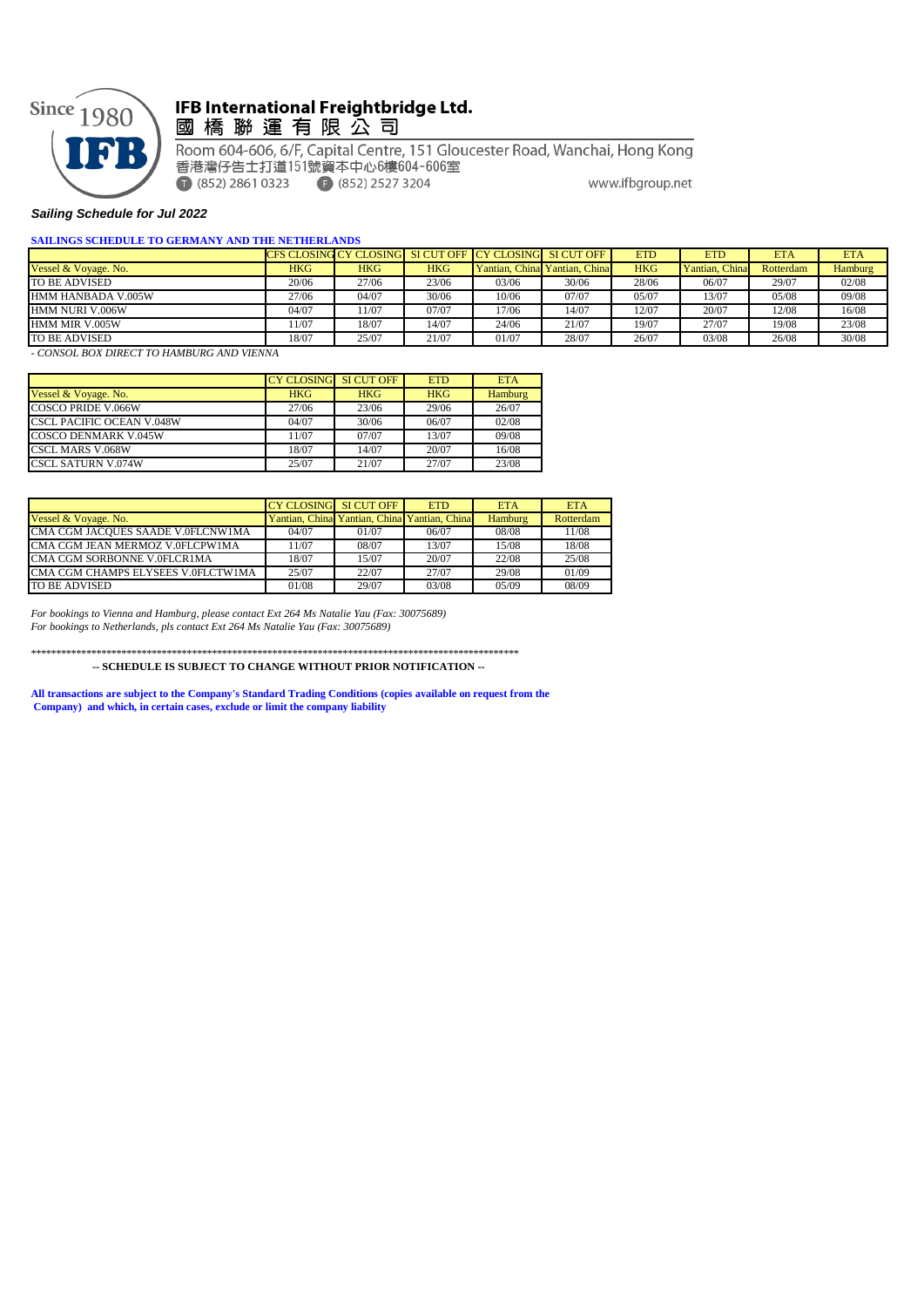

## IFB International Freightbridge Ltd. 國 橋 聯 運 有 限 公 司

Room 604-606, 6/F, Capital Centre, 151 Gloucester Road, Wanchai, Hong Kong 香港灣仔告士打道151號資本中心6樓604-606室  $(852)$  2861 0323  $(852)$  2527 3204 www.ifbgroup.net

### *Sailing Schedule for Jul 2022*

#### **SAILINGS SCHEDULE TO SWITZERLAND**

|                         |       | CFS CLOSING CY CLOSING |            | SI CUT OFF I CY CLOSING SI CUT OFF |                               | <b>ETD</b> | <b>ETD</b>     | ETA       | <b>ETA</b> |
|-------------------------|-------|------------------------|------------|------------------------------------|-------------------------------|------------|----------------|-----------|------------|
| Vessel & Voyage. No.    | HKG   | HKG                    | <b>HKG</b> |                                    | Yantian, China Yantian, China | <b>HKG</b> | Yantian, China | Rotterdam | Hamburg    |
| <b>HMM GARAM V.005W</b> | 23/06 | 28/06                  | 24/06      | 06/07                              | 04/07                         | 30/06      | 07/07          | 02/08     | 05/08      |
| TO BE ADVISED           | 30/06 | 05/07                  | 30/06      | 13/07                              | 11/07                         | 05/07      | 4/07           | 09/08     | 13/08      |
| HMM HANBADA V.005W      | 07/07 | 12/07                  | 08/07      | 19/07                              | 17/07                         | 14/07      | 21/07          | 16/08     | 19/08      |
| HMM NURI V.006W         | 14/07 | 19/07                  | 15/07      | 22/07                              | 20/07                         | 21/07      | 28/07          | 19/08     | 22/08      |
| HMM MIR V.005W          | 21/07 | 26/07                  | 22/07      | 29/07                              | 27/07                         | 28/07      | 04/08          | 26/08     | 29/08      |

*- CONSOL BOX EX SHENZHEN/HONG KONG TO SWITZERLAND*

|                             | <b>CFS CLOSING</b> | <b>ETD</b> | <b>ETA</b> |
|-----------------------------|--------------------|------------|------------|
| Vessel & Voyage. No.        | <b>HKG</b>         | <b>HKG</b> | La Spezia  |
| THALASSA ELPIDA V.0549-041W | 21/06              | 29/06      | 25/07      |
| <b>CSCL JUPITER V.077W</b>  | 28/06              | 06/07      | 01/08      |
| TO BE ADVISED               | 0.5/07             | 13/07      | 08/08      |
| TO BE ADVISED               | 12/07              | 20/07      | 15/08      |
| COSCO GLORY V.065W          | 19/07              | 27/07      | 22/08      |

*For bookings enquiry, please contact Ext 233 Ms Fonny Lo or Ext 239 Mr. Bosco Cheung (fax: 30075618)*

\*\*\*\*\*\*\*\*\*\*\*\*\*\*\*\*\*\*\*\*\*\*\*\*\*\*\*\*\*\*\*\*\*\*\*\*\*\*\*\*\*\*\*\*\*\*\*\*\*\*\*\*\*\*\*\*\*\*\*\*\*\*\*\*\*\*\*\*\*\*\*\*\*\*\*\*\*\*\*\*\*\*\*\*\*\*\*\*\*\*\*\*\*\*\*\*\*  **-- SCHEDULE IS SUBJECT TO CHANGE WITHOUT PRIOR NOTIFICATION --**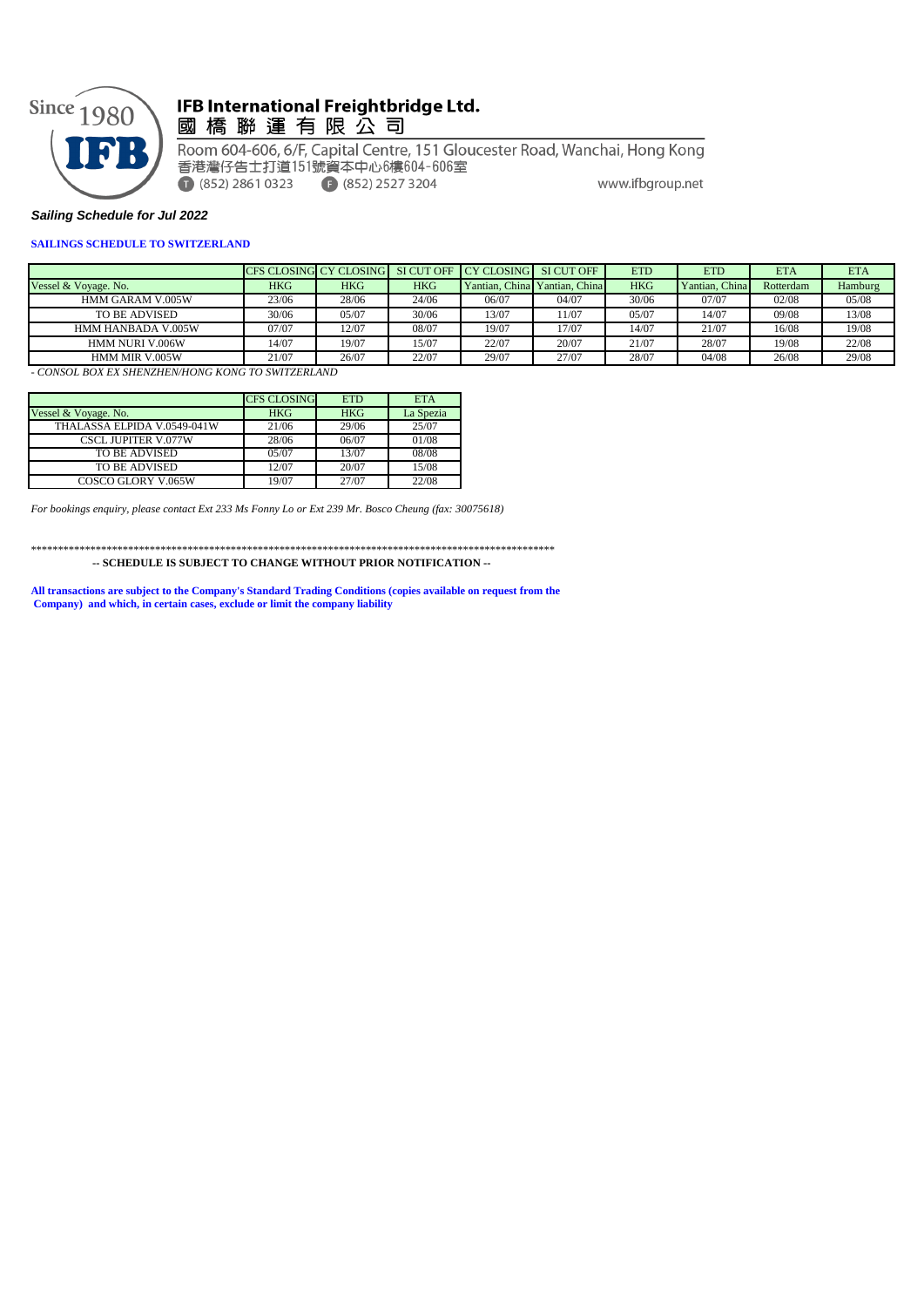

## IFB International Freightbridge Ltd. 國 橋 聯 運 有 限 公 司

Room 604-606, 6/F, Capital Centre, 151 Gloucester Road, Wanchai, Hong Kong 香港灣仔告士打道151號資本中心6樓604-606室  $(852)$  2861 0323  $(852)$  2527 3204 www.ifbgroup.net

## *Sailing Schedule for Jul 2022*

## **SAILINGS SCHEDULE TO MOSCOW, RUSSIA (ACCEPT FCL ONLY)**

|                                 | <b>CY CLOSING</b> | <b>SI CUT OFF</b> | <b>ETD</b> | CY CLOSING     | SI CUT OFF     | <b>ETD</b>     | <b>ETA</b> |
|---------------------------------|-------------------|-------------------|------------|----------------|----------------|----------------|------------|
| Vessel & Voyage. No.            | <b>HKG</b>        | <b>HKG</b>        | <b>HKG</b> | Yantian, China | Yantian, China | Yantian, China | Kotka      |
| <b>CSCL ARCTIC OCEAN V.043W</b> | 22/06             | 20/06             | 23/06      | 28/06          | 24/06          | 30/06          | 11/08      |
| CSCL ATLANTIC OCEAN V.044W      | 29/06             | 27/06             | 30/06      | 05/07          | 01/07          | 07/07          | 18/08      |
| OOCL UNITED KINGDOM V.022W      | 06/07             | 04/07             | 07/07      | 12/07          | 08/07          | 14/07          | 25/08      |
| OOCL SCANDINAVIA V.021W         | 13/07             | 11/07             | 14/07      | 19/07          | 15/07          | 21/07          | 01/09      |
| OOCL HONG KONG V.024W           | 20/07             | 18/07             | 21/07      | 26/07          | 22/07          | 28/07          | 08/09      |
| COSCO SHIPPING STAR V.014W      | 27/07             | 25/07             | 28/07      | 02/08          | 29/07          | 04/08          | 15/09      |

|                      | <b>CY CLOSING</b> | SI CUT OFF | <b>CY CLOSING</b> | <b>SI CUT OFF</b> | <b>ETD</b> | <b>ETD</b>     | <b>ETA</b> |
|----------------------|-------------------|------------|-------------------|-------------------|------------|----------------|------------|
| Vessel & Voyage. No. | <b>HKG</b>        | <b>HKG</b> | Yantian, China    | Yantian, China    | <b>HKG</b> | Yantian, China | Kotka      |
| HMM GARAM V.005W     | 28/06             | 24/06      | 06/07             | 04/07             | 30/06      | 07/07          | 07/08      |
| TO BE ADVISED        | 05/07             | 01/07      | 13/07             | 11/07             | 07/07      | 14/07          | 14/08      |
| HMM HANBADA V.005W   | 12/07             | 08/07      | 19/07             | 17/07             | 14/07      | 21/07          | 21/08      |
| HMM NURI V.006W      | 19/07             | 15/07      | 22/07             | 20/07             | 21/07      | 28/07          | 28/08      |
| HMM MIR V.005W       | 26/07             | 22/07      | 29/07             | 27/07             | 28/07      | 04/08          | 04/09      |

*For bookings please contact Ext 239 Mr. Bosco Cheung (Fax: 30075613)*

\*\*\*\*\*\*\*\*\*\*\*\*\*\*\*\*\*\*\*\*\*\*\*\*\*\*\*\*\*\*\*\*\*\*\*\*\*\*\*\*\*\*\*\*\*\*\*\*\*\*\*\*\*\*\*\*\*\*\*\*\*\*\*\*\*\*\*\*\*\*\*\*\*\*\*\*\*\*\*\*\*\*\*\*\*\*\*\*\*\*\*\*\*\*\*\*\*

 **-- SCHEDULE IS SUBJECT TO CHANGE WITHOUT PRIOR NOTIFICATION --**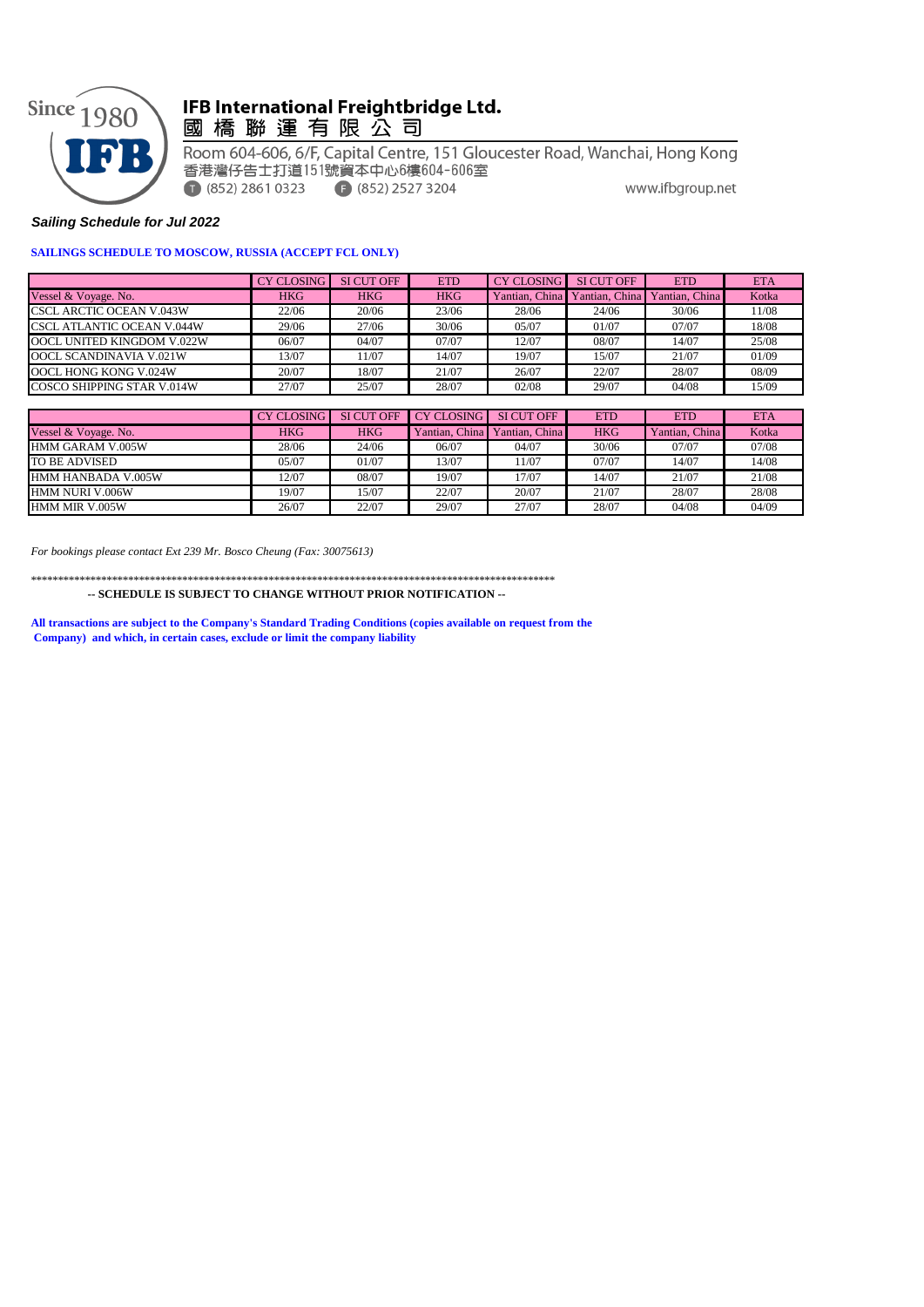

## IFB International Freightbridge Ltd. 國橋聯運有限公司

Room 604-606, 6/F, Capital Centre, 151 Gloucester Road, Wanchai, Hong Kong 香港灣仔告士打道151號資本中心6樓604-606室 www.ifbgroup.net  $\bigcap$  (852) 2861 0323  $\bigoplus$  (852) 2527 3204

## *Sailing Schedule for Jul 2022*

## **SAILINGS SCHEDULE TO MEDITERRANEAN**

*EXPRESS SAILINGS TO WEST MEDITERRANEAN*

|                      | <b>CY CLOSING</b> | <b>SI CUT OFF</b> | <b>CY CLOSING</b> | <b>SI CUT OFF</b> | <b>ETD</b>    | <b>ETD</b> | <b>ETA</b> | ETA        |
|----------------------|-------------------|-------------------|-------------------|-------------------|---------------|------------|------------|------------|
| Vessel & Voyage. No. | Shekou, China     | Shekou, China     | <b>HKG</b>        | HKG               | Shekou, China | <b>HKG</b> | Genova     | <b>Fos</b> |
| <b>TO BE ADVISED</b> | 01/07             | 30/06             | 26/06             | 23/06             | 03/07         | 27/06      | 01/08      | 08/08      |
| AL DHAIL V.023W      | 08/07             | 07/07             | 03/07             | 30/06             | 10/07         | 04/07      | 08/08      | 15/08      |
| ZEUS LUMOS V.006W    | 15/07             | 14/07             | 10/07             | 07/07             | 17/07         | 11/07      | 15/08      | 22/08      |
| SALAHUDDIN V.022W    | 22/07             | 21/07             | 17/07             | 14/07             | 24/07         | 18/07      | 22/08      | 29/08      |
| AL MASHRAB V.022W    | 29/07             | 28/07             | 24/07             | 21/07             | 31/07         | 25/07      | 29/08      | 05/09      |

*For bookings to Fos, please contact Mr Bosco Cheung Ext. 239 (Fax: 30075619 ) To Others MED SEA PORTS, pls contact Ex. 233 Ms Fonny Lo or Ex. 239 Mr Bosco Cheung (Fax: 30075618)*

\*\*\*\*\*\*\*\*\*\*\*\*\*\*\*\*\*\*\*\*\*\*\*\*\*\*\*\*\*\*\*\*\*\*\*\*\*\*\*\*\*\*\*\*\*\*\*\*\*\*\*\*\*\*\*\*\*\*\*\*\*\*\*\*\*\*\*\*\*\*\*\*\*\*\*\*\*\*\*\*\*\*\*\*\*\*\*\*\*\*\*\*\*\*\*\*\*

 **-- SCHEDULE IS SUBJECT TO CHANGE WITHOUT PRIOR NOTIFICATION --**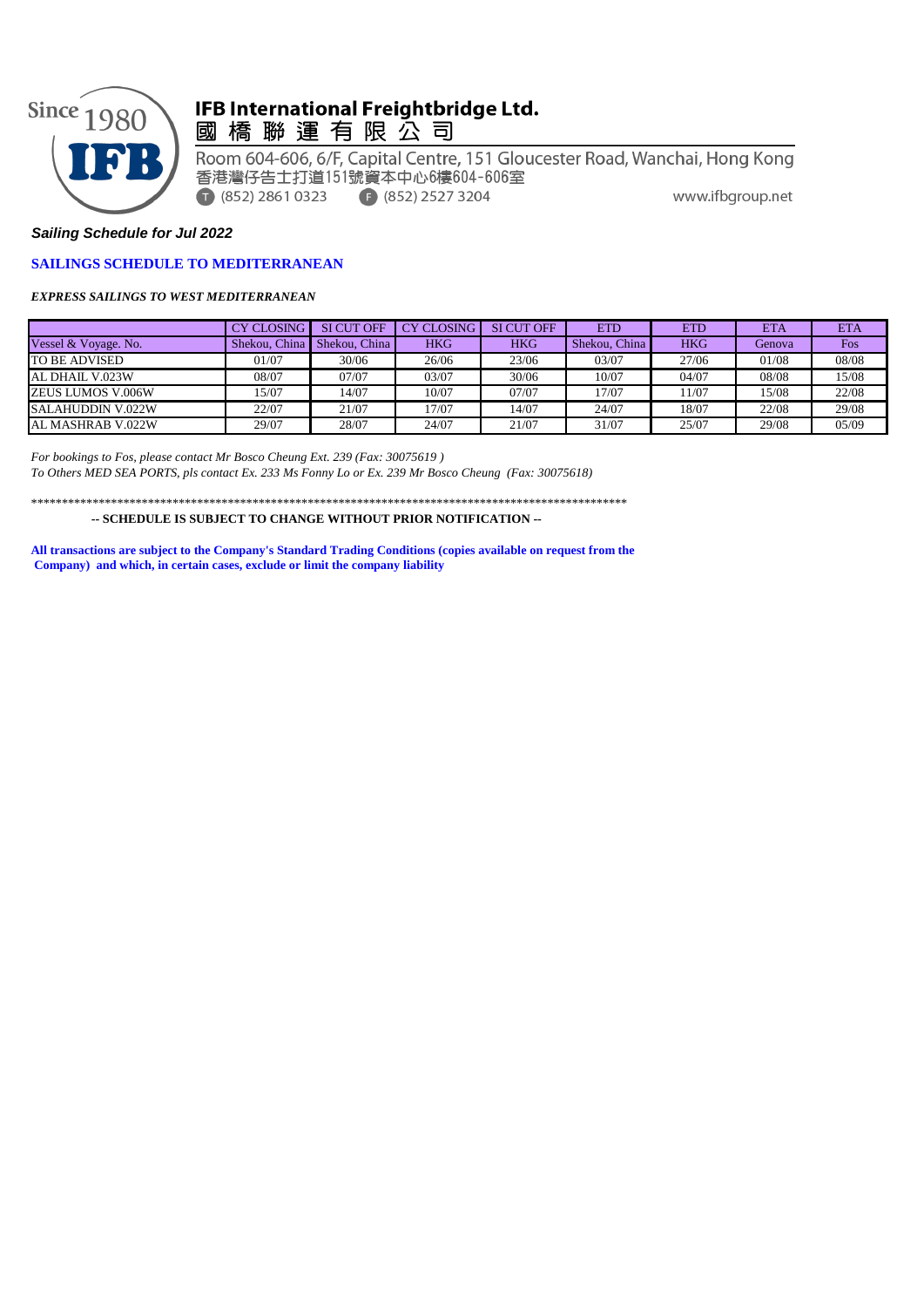

# IFB International Freightbridge Ltd.<br>國 橋 聯 運 有 限 公 司

Room 604-606, 6/F, Capital Centre, 151 Gloucester Road, Wanchai, Hong Kong 香港灣仔告士打道151號資本中心6樓604-606室  $\bigcirc$  (852) 2861 0323  $\bigodot$  (852) 2527 3204 www.ifbgroup.net

## *Sailing Schedule for Jul 2022*

## **SAILINGS SCHEDULE TO LE HAVRE AND ANTWERP**

|                      | CY CLOSING | SI CUT OFF                                            | <b>ETD</b> | <b>ETA</b> |
|----------------------|------------|-------------------------------------------------------|------------|------------|
| Vessel & Voyage. No. |            | Yantian, China Yantian, China Yantian, China Le Havre |            |            |
| AL NEFUD V.019W      | 29/06      | 27/06                                                 | 02/07      | 31/07      |
| HMM HELSINKI V.007W  | 06/07      | 04/07                                                 | 09/07      | 07/08      |
| <b>TO BE ADVISED</b> | 13/07      | 11/07                                                 | 16/07      | 14/08      |
| AL MURAYKH V.019W    | 21/07      | 19/07                                                 | 23/07      | 21/08      |
| MOL TREASURE V.017W  | 28/07      | 26/07                                                 | 30/07      | 28/08      |

|                                    | <b>CY CLOSE</b> | SI CUT OFF | <b>ETD</b> | <b>ETA</b> |
|------------------------------------|-----------------|------------|------------|------------|
| Vessel & Voyage. No.               | Yantian         | Yantian    | Yantian    | Le Havre   |
| CMA CGM MONTMARTRE V.0FLCLW1MA     | 04/07           | 01/07      | 06/07      | 31/07      |
| CMA CGM JACOUES SAADE V.0FLCNW1MA  | 11/07           | 08/07      | 13/07      | 07/08      |
| CMA CGM JEAN MERMOZ V.0FLCPW1MA    | 18/07           | 15/07      | 20/07      | 14/08      |
| CMA CGM SORBONNE V.0FLCRW1MA       | 25/07           | 22/07      | 27/07      | 21/08      |
| CMA CGM CHAMPS ELYSEES V.0FLCTW1MA | 01/08           | 29/07      | 03/08      | 28/08      |

|                           | <b>CY CLOSING</b> | <b>SI CUT OFF</b> | <b>CY CLOSING</b> | SI CUT OFF     | <b>ETD</b> | <b>ETD</b>     | <b>ETA</b> |
|---------------------------|-------------------|-------------------|-------------------|----------------|------------|----------------|------------|
| Vessel & Voyage. No.      | HKG               | <b>HKG</b>        | Yantian, China    | Yantian, China | <b>HKG</b> | Yantian, China | Antwerp    |
| HMM GARAM V.005W          | 28/06             | 24/06             | 06/07             | 04/07          | 30/06      | 07/07          | 08/08      |
| <b>TO BE ADVISED</b>      | 05/07             | 30/06             | 13/07             | 11/07          | 05/07      | 14/07          | 16/08      |
| <b>HMM HANBADA V.005W</b> | 12/07             | 08/07             | 19/07             | 17/07          | 14/07      | 21/07          | 22/08      |
| <b>HMM NURI V.006W</b>    | 19/07             | 5/07              | 22/07             | 20/07          | 21/07      | 28/07          | 25/08      |
| HMM MIR V.005W            | 26/07             | 22/07             | 29/07             | 27/07          | 28/07      | 04/08          | 01/09      |

*For bookings to France, please contact Ext 239 Mr. Bosco Cheung (Fax: 30075619)*

\*\*\*\*\*\*\*\*\*\*\*\*\*\*\*\*\*\*\*\*\*\*\*\*\*\*\*\*\*\*\*\*\*\*\*\*\*\*\*\*\*\*\*\*\*\*\*\*\*\*\*\*\*\*\*\*\*\*\*\*\*\*\*\*\*\*\*\*\*\*\*\*\*\*\*\*\*\*\*\*\*\*\*\*\*\*\*\*\*\*\*\*\*\*\*\*\*

 **-- SCHEDULE IS SUBJECT TO CHANGE WITHOUT PRIOR NOTIFICATION --**